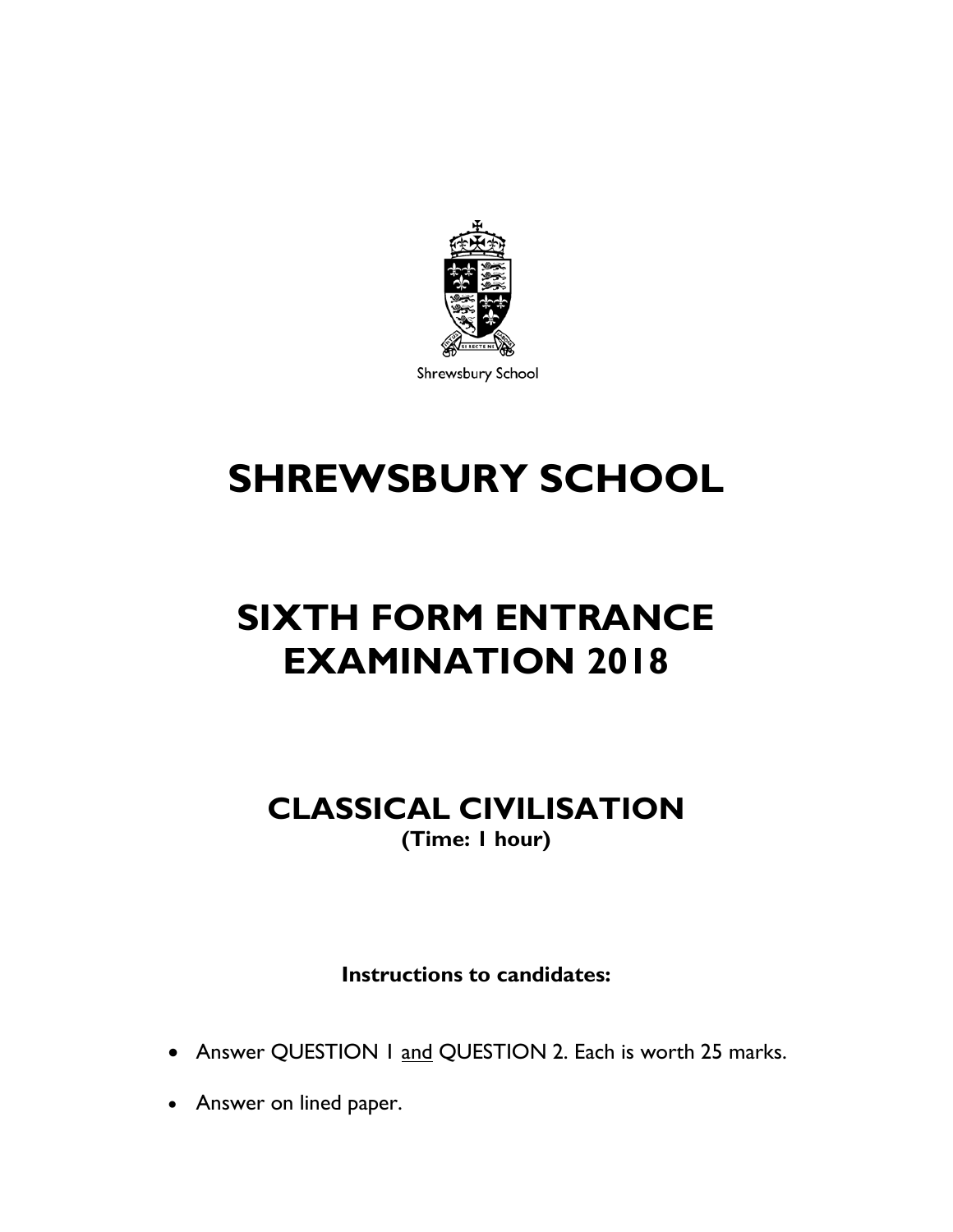#### **1. Read the following passage and answer the questions.**

#### *Breaking up is hard to do...*

The goddess and the man reached the great cavern together and Odysseus seated 1 himself on the chair that Hermes had just left. The Nymph placed at his side the various kind of food and drink that mortal men consume, and sat down facing the noble Odysseus. Her maids set ambrosia and nectar beside her, and the two helped themselves to the meal spread before them. When they had enjoyed the food and 5 drink, the goddess began to speak.

'So you are determined, son of Laertes, favourite of Zeus, ingenious Odysseus, to leave at once for home and your beloved Ithaca? Even so I wish you happiness. Yet had you any inkling of the full measure of misery you are bound to endure before you reach your native land, you would stay and share this home with me, and take on 10 immortality, however much you long to see that wife of yours, who is never out of your thoughts. And yet I claim to be by no means her inferior in looks or figure, for surely it would be most unseemly for a woman to compete with a goddess in form or face.'

HOMER, *Odyssey* V. 192-212

| a) The goddess (line 1) Name her.                                                                 |      |
|---------------------------------------------------------------------------------------------------|------|
| b) What has just prompted Odysseus to leave for home? Give three details.                         | [3]  |
| c) On what island does this scene take place?                                                     | ŢΓ   |
| d) To what extent do you, or should you, sympathise with the goddess' situation<br>depicted here? | [20] |

TOTAL: [25]